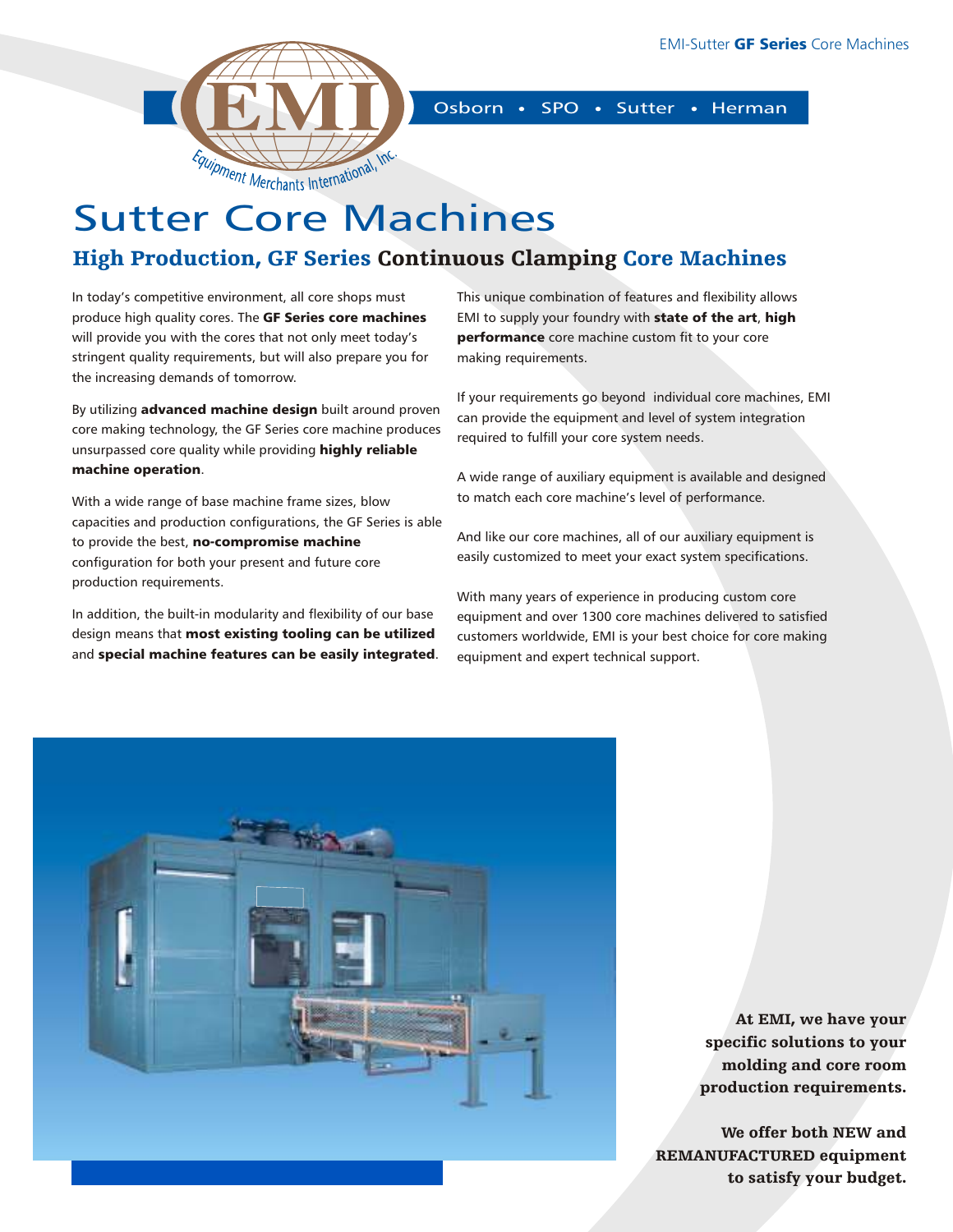The EMI GF Series consists of state of the art, continuous clamping core machines designed for all cold processes utilizing horizontally and multi-parted tooling. The high production GF series provides the ultimate solution for dimensional accuracy and repeatability in core production.

Two base configurations are available and can be easily customized to accept to accept your existing tooling and meet your exact production requirements.

# Features and Options include:

**Continuous hydraulic clamping during the entire core making process High efficiency shooting system Self-cleaning exhaust system Drag and cope tooling core ejection Automatic tooling clamping Automatic tooling change Proportional control valves and linear transducers for critical movements CRT-based operator interface Machine diagnostics Recipe-style corebox data storage and retrieval system Production statistic reporting Low maintenance design**

# We also offer a complete line of accessories that include:

**Core handling Tooling delivery and storage systems Tooling cleaning and inspection stations Gas generators Core sand mixers Gas scrubbers Integrated core production centers**

GFT Model **Configuration** 

# EMI GF Series Core Machine Specifications

| <b>TECHNICAL DATA</b>                                                                                       |                 | <b>GF</b>            | <b>GFT</b>                |  |  |
|-------------------------------------------------------------------------------------------------------------|-----------------|----------------------|---------------------------|--|--|
| <b>Tooling Configuration:</b><br>Horizontal<br>Multi-parted (utilizing drawback devices)<br><b>Process:</b> |                 |                      |                           |  |  |
| Cold                                                                                                        |                 | ●                    |                           |  |  |
| Hot (electrically heated)                                                                                   |                 |                      |                           |  |  |
| <b>MAXIMUM VALUES</b>                                                                                       |                 |                      |                           |  |  |
| <b>SIZE</b>                                                                                                 | <b>Shooting</b> | <b>Shooting Area</b> | <b>Corebox Dimensions</b> |  |  |
|                                                                                                             | <b>Capacity</b> | (WxL)                | (WxLxH)                   |  |  |
| 2838                                                                                                        | 80-200 lbs.     | 28x38 inches         | 38x44x16 inches           |  |  |
|                                                                                                             | 30-75 liters    | 715-965 mm           | 965x1120x410 mm           |  |  |
| 3242                                                                                                        | 80-250 lbs      | 32x42 inches         | 42x48x16 inches           |  |  |
|                                                                                                             | 30-94 liters    | 815x1070 mm          | 1070x1220x410 mm          |  |  |
| 4040                                                                                                        | 100-350 lbs     | 40x40 inches         | 50x46x20 inches           |  |  |
|                                                                                                             | 38-132 liters   | 1020x1020 mm         | 1270x1170x510 mm          |  |  |
| 5050                                                                                                        | 200-1000 lbs    | 50x50 inches         | 61x57x24 inches           |  |  |
|                                                                                                             | 75-375 liters   | 1270x1270 mm         | 1425x1425x610 mm          |  |  |
| 5055                                                                                                        | 250-1200 lbs    | 50x55 inches         | 60x62x30 inches           |  |  |
|                                                                                                             | 94-450 liters   | 1270x1400 mm         | 1550x1575x760 mm          |  |  |

#### **EMI-Sutter GF Series Core Machines**

#### GF Model **Configuration**